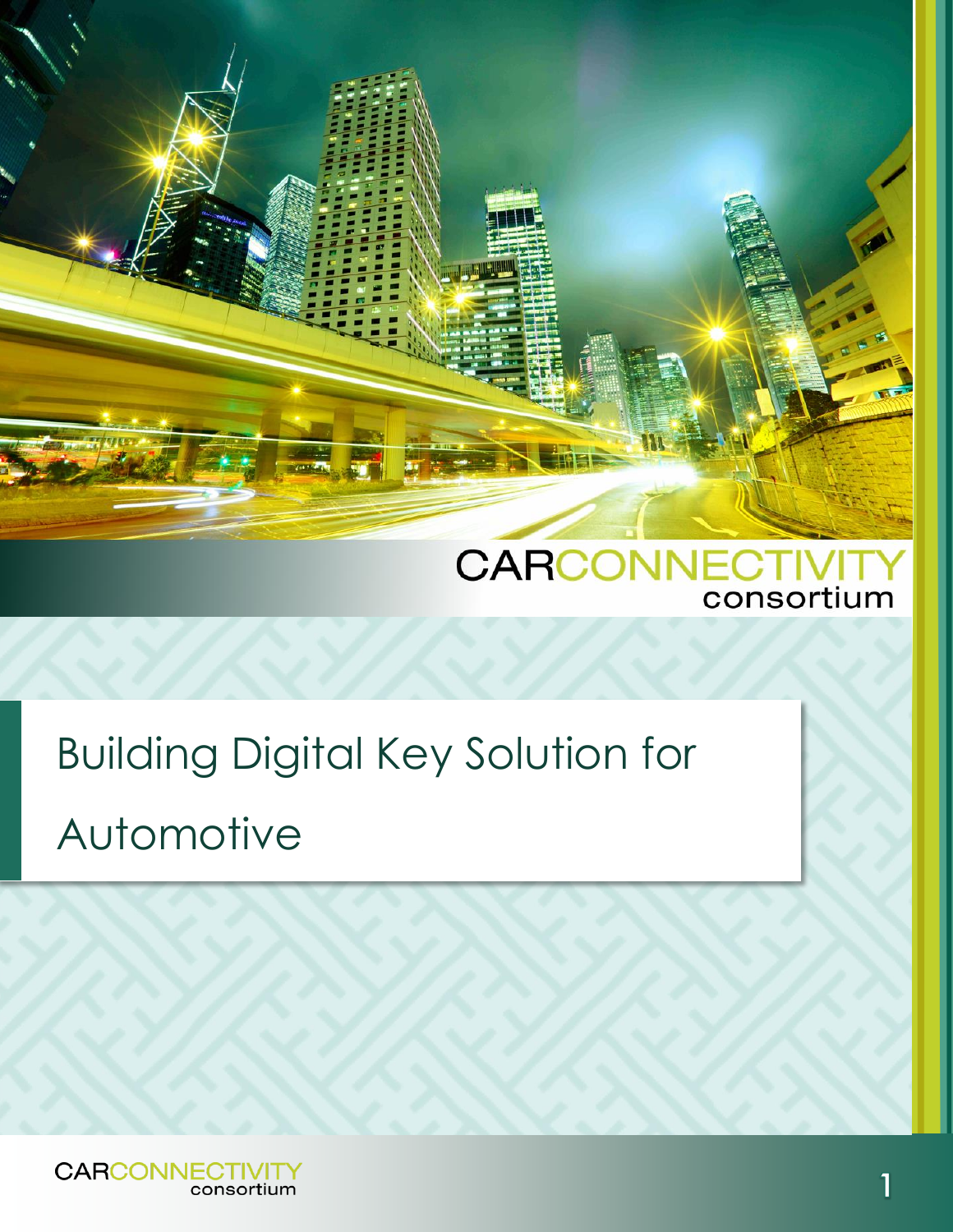## **Content**

**Overview** 

#### Use Cases

- $(A)$ Unlocking Use Cases
- Key Provisioning Use Cases
- Key Sharing Use Cases
- Key Properties
- High Level Architecture and Related Standards
- Security Requirements
- Conclusion

## **Overview**

**CARCONNECTIVIT** 

consortium

The objective of this document is to describe the scope of the ongoing standardization activities in Car Connectivity Consortium (CCC) for using smart devices as keys. The abundance of smart devices in the market and the similarity of the usages of these devices as keys that many companies are investigating is the driving force for the technical standardization of the underlying technology in CCC. The initial focus of CCC is the usage of Digital Key in the automotive industry but the technology is not limited to any specific industry and can be used for other applications such as hotels, real state, fleet management, car sharing etc.

The guiding principle for using smart devices as car keys is the convenience and ease of use for the consumer. Digital Key is not intended to completely replace the traditional car key at least in the initial phase, but rather would be an enhancement and convenience function for the consumer.

The Digital Key standardization effort in CCC is intended to be based on existing standard technologies, such as GlobalPlatform, GSMA, and NFC. The CCC standards shall be able to support future standards as well as they become available. The CCC intends to coordinate and collaborate with other standardization organizations as necessary to create a lean solution based on existing established standards.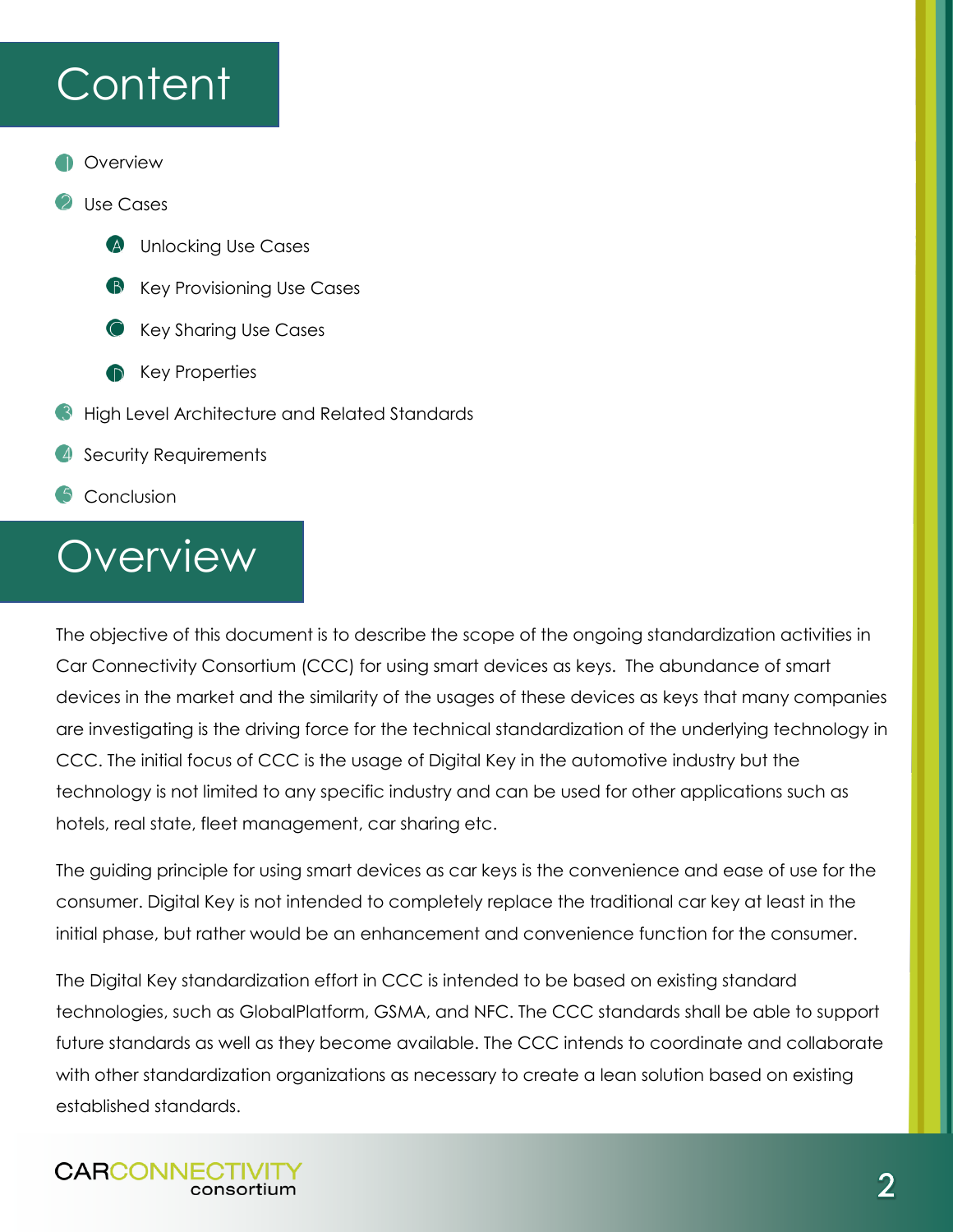CCC has identified a number of core use cases, focusing on vehicle access (lock/unlock), starting of the engine and provisioning the key to smart devices.



### Unlocking/Locking/Engine Start Use Cases

To facilitate seamless usage of Digital Keys with their physical counterparts all functions currently supported by smart keys are expected to be digitally realized.

**Unlocking/locking the vehicle when the smart device with a Digital Key is in/out close proximity:** This use case is also known as Passive Entry. The system will unlock/lock the vehicle door when the driver is in/out close proximity to the car without any user interaction with the smart device. From the user perspective the driver is "recognized" by the vehicle. The definition and accuracy of "close proximity" plus a number of localization and security aspects need to be defined for this use case.

**Unlocking/locking by placing the smart device close to a sensor:** In this use case, the user places the smart device close to a sensor of the vehicle to unlock/lock the vehicle door, without interacting with the UI of the smart device itself.

**Unlocking/locking by user interaction with the smart device:** The user opens an app or a function of the smart device and unlocks/locks the car.

**Starting the vehicle engine**: Determining the position of the smart device within the vehicle allows the user to start the engine simply by pressing the START/STOP button, without any user interaction with the smart device. If localization inside the vehicle is not available, the user can tap the smart device at a specific location inside the vehicle to start the engine.

**Additional authentication**: Before using Digital Key on the smart device some additional user authentication mechanism may be required. This may be in the form of entering simple passcodes up to biometric authentication mechanisms such as fingerprint or iris scans.



### Key Provisioning Use Cases

Seamless key provisioning use cases are important for the overall user experience of Digital Key. The following provisioning and key management use cases are in focus:

**CARCONNECTIVIT** consortium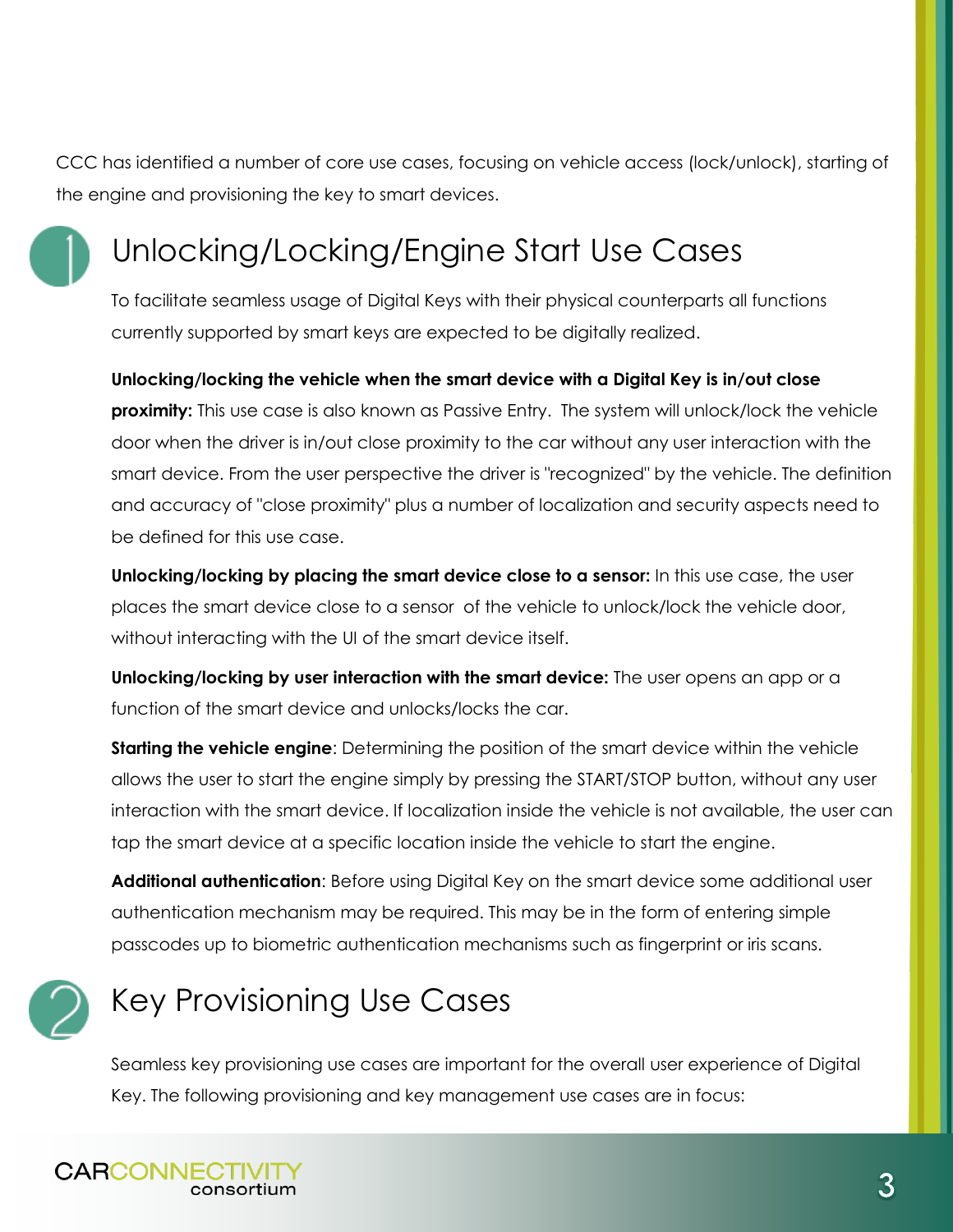**Provisioning the key to a smart device**: The Digital Key can be provisioned to any capable device that fulfills the technology and security requirements, using a backend or peer-to-peer mechanism.

**Revoking the key**: The car owner can revoke the Digital Key at any time.

**Key management for car sharing agencies and fleets**: Car sharing and rental car agencies provision Digital Keys to the smart devices of the customer for the duration of the rental. This mechanism works agnostic of the brand of the car or the smart device, so that the rental agency is the single contact point for the customer.

**Selling the vehicle**: When the car is sold, the new owner is able to revoke all keys that have been provisioned during the previous ownership.



#### Key Sharing Use Cases

Users are accustomed to sharing or lending their keys to family or friends as well as to repair shops or valets. The Digital Key user experience should enable and support similar usages seamlessly.

**Proximity Sharing:** A user in proximity to the Digital Key owner can be granted temporary access via proximity connectivity connections.

**Remote Sharing:** A user far in range from the Digital Key owner can be granted temporary access via long range communication connections.

Since key sharing usage usually is a short term transaction, it is expected that the key can be bound by properties limiting its usage as explained in the section below.



#### Key Properties

A Digital Key can have properties or rights and restrictions associated with the key. These properties enable a variety of new usages and functions. For example, the user may be able to restrict the validity time or maximum speed when the car is accessed with Digital Key. A usage scenario for these restrictions is the usage of the key for valet parking. Other properties may only allow opening the trunk of the car and not the car itself, for example for delivery-totrunk use cases. Vendors can always extend the standard properties with their own custom properties and enable additional use cases. Additionally, the key may also store vehicle related personal settings or preferences of the user for a more customized user experience.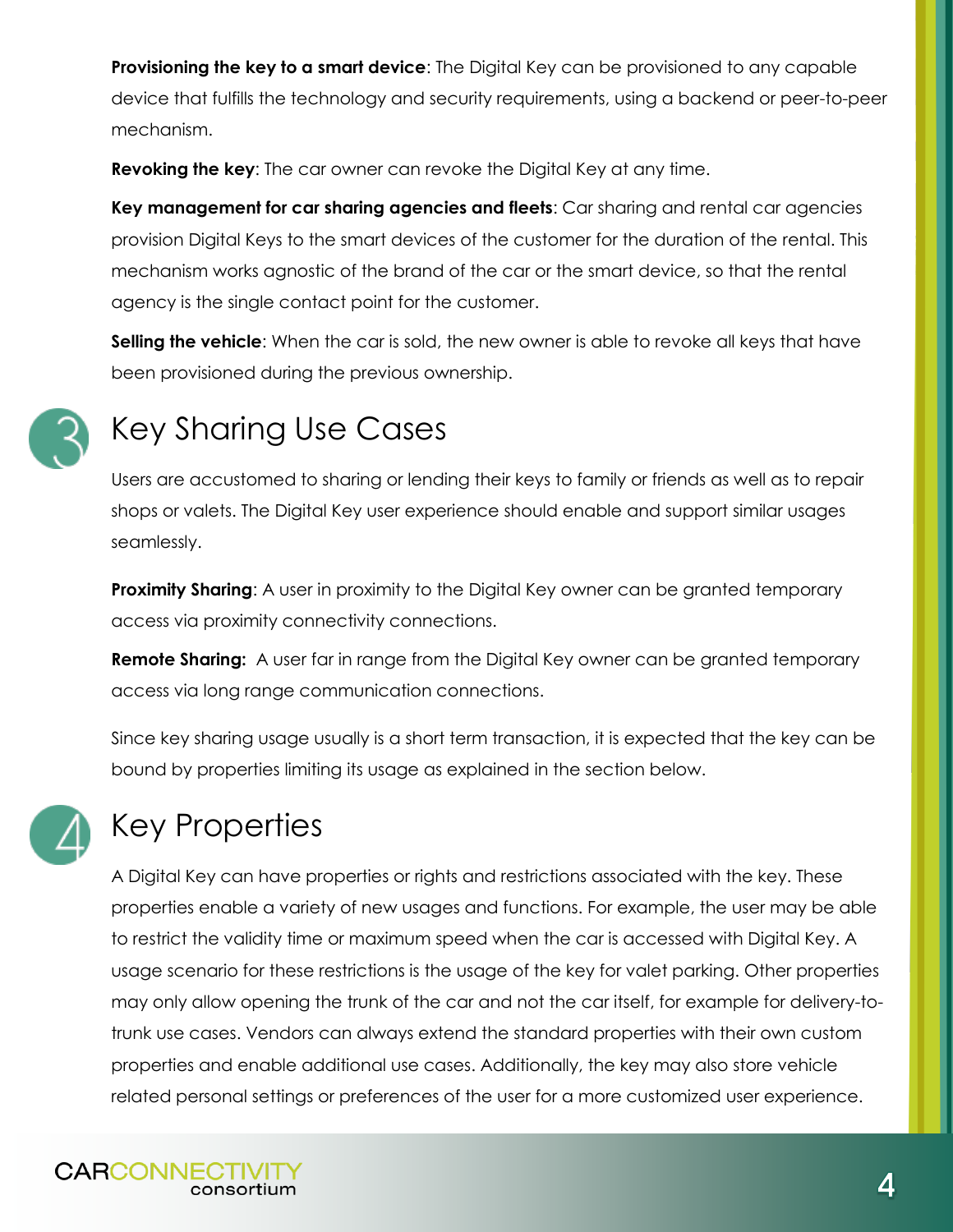These may include mirror settings or seat positioning but can also be more complex such as head unit settings, climate control settings or even driving mode settings.

# High Level Architecture and Related Standards

The diagram below provides a high level architecture highlighting the focus of CCC efforts including the interfaces to be standardized.

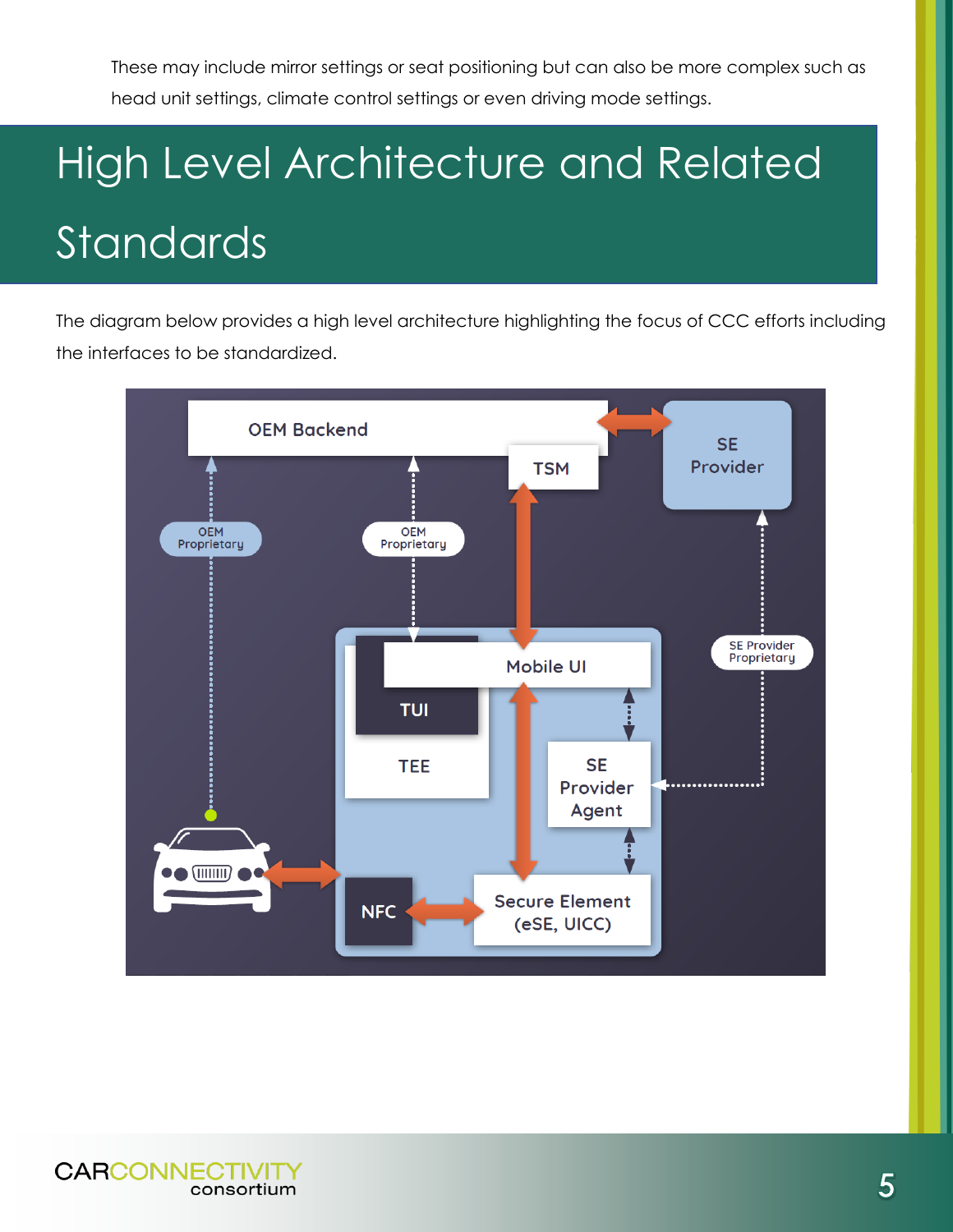**TSM (Trusted Service Manager):** Enables service providers (OEMs) to distribute and manage their contactless applications remotely by allowing access to the (embedded) secure element in smart devices.

**Mobile UI:** Interface between OEM/TSM and smart device. This is also known as OEM application.

**Secure Element:** Secure storage on smart device. It can be in the form of embedded Secure Element or UICC Secure Element..

**SE Provider:** The owner of the SE which provides SE access to a TSM.

**SE Provider Agent:** SE access interface for SE Provider. It may be accessed by the SE provider via proprietary interface/functions.

**TUI:** Trusted User Interface. It is usually part of the TEE.

**TEE:** Trusted Execution Environment. Secure application environment on the host application processor.

It is expected that the CCC standardization activities will rely on reusing and referencing existing industry adopted standards as much as possible to ensure high interoperability and adoption. Candidate standards in realizing a Digital Key standard are only technologies delivering the highest level of security as introduced below:

**GlobalPlatform:** Enables secure and interoperable deployment and management of multiple embedded applications on secure chip technology.

**NFC:** Enables simple and safe two-way interactions between electronic devices, allowing consumers to perform contactless transactions, access digital content and connect electronic devices with a single touch

## Security Requirements

Consumer devices holding a Digital Key must implement mechanisms to protect the Digital Key as well as to prevent unauthorized use of the same. Key *protection* is required to prevent unauthorized copying, modification and deletion of existing keys; the unauthorized creation and provisioning of new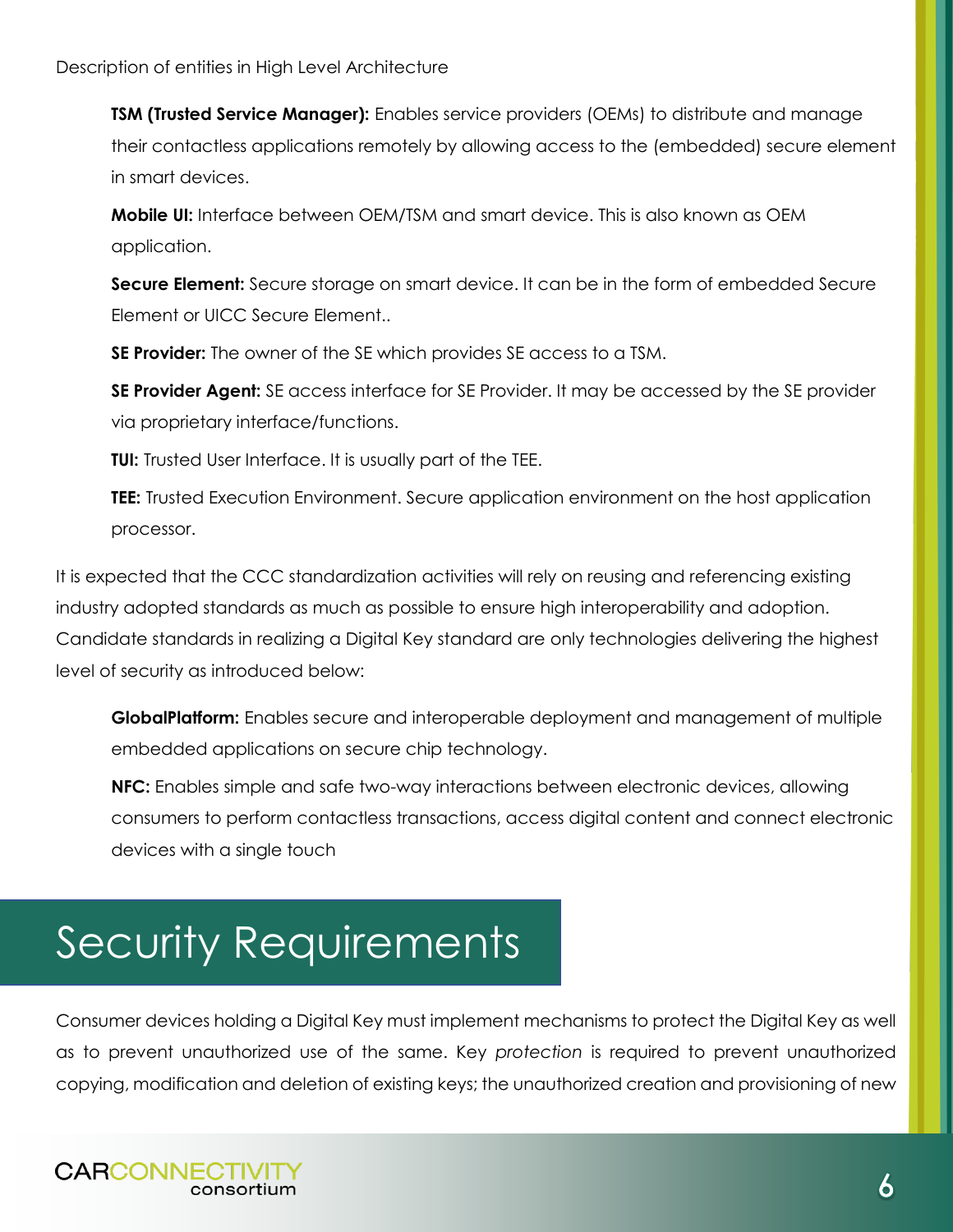ones; and Denial of Service such as interfering with the connection between the OEM App or vehicle and smart device. The *unauthorized* usage of the Digital Key includes use from unauthorized users, or use from authorized users outside the allowed usage boundaries. Security mechanisms will need to handle the following threats:

- A *Software attacker* gains root access rights and installs malicious applications on the device and reset the device.
- A *Physical attacker* reads and modifies any data persistently stored on the device.
- A *Communication attacker* controls all communication between the device and the vehicle or relays communication to pretend proximity.

Digital Key related messages are exchanged between the device holding the Digital Key with the vehicle (key use), another device (peer-to-peer key sharing) and a remote backend (key provisioning). A security architecture must enable the receiver of these messages to verify the trustworthiness of the messages. Any message exchange with the device holding the digital key must fulfill the following objectives:

- *Trustworthiness*: The devices should only accept messages of trusted devices, i.e. an attacker should not be able to create false messages.
- *Completeness*: The device should detect that an attacker has removed entire messages or parts of them.
- *Freshness*: The attacker must not be able to replay old messages.
- *Binding*: The Digital Key should be securely bound the current user, i.e. the attacker must not be able to masquerade as a previous user.
- *Independence*: Message exchanges should not disclose information about not required properties of the same or of another Digital Key.

For devices holding and managing Digital Key, we assume a hardware based trusted execution environment, which may either support the secure execution of arbitrary manufacturer signed code or it may be limited to pre-defined functionality. Additionally, we assume that the device has an operating system (OS) security framework in which access to security services can be limited. The OS security framework provides runtime isolation and isolated storage. We assume that the integrity of the OS security framework itself is protected.

## **Conclusion**

**CARCONNECTIVIT** consortium